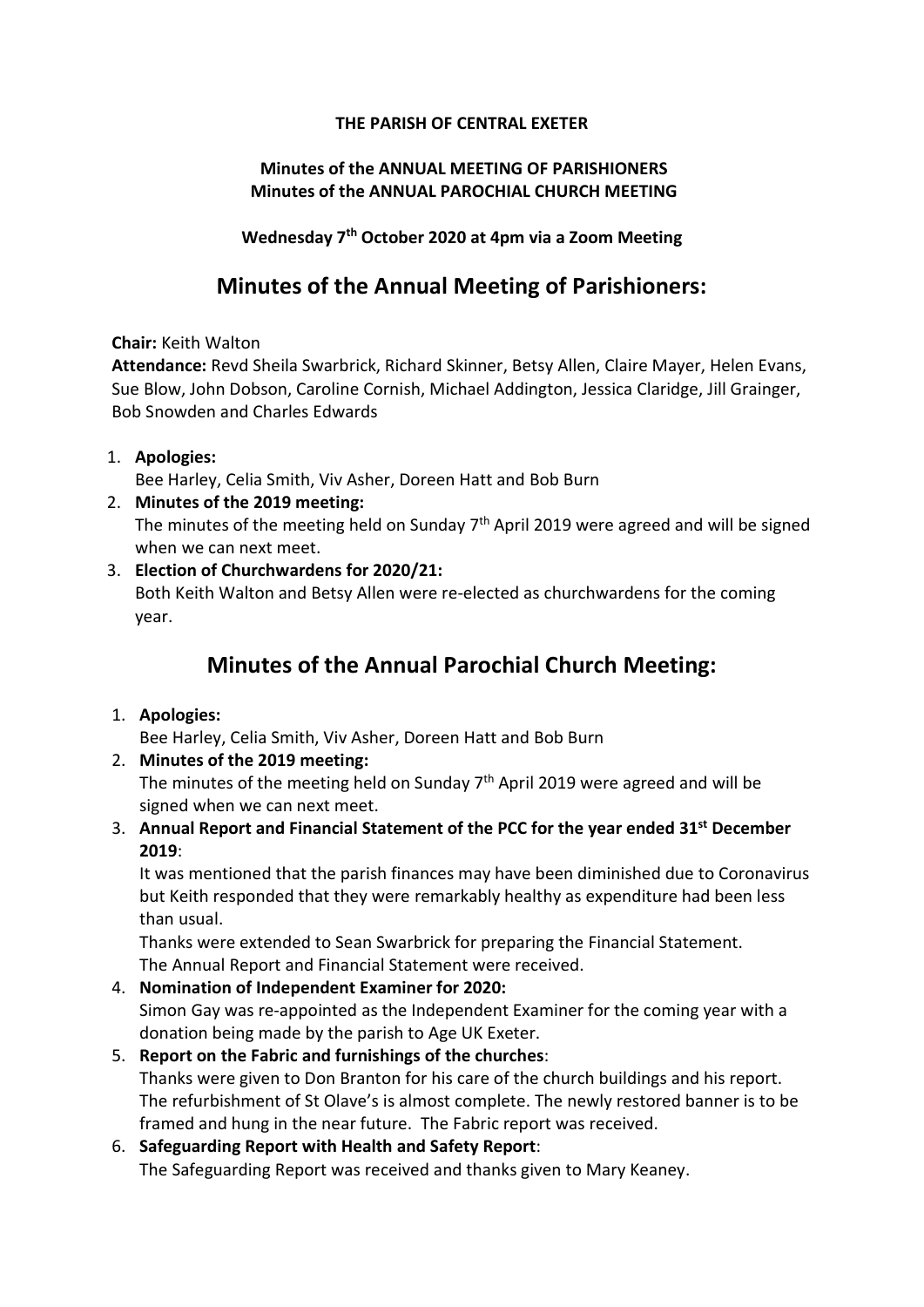#### 7. Stay and Play Report:

Betsy added that Stay and Play has been unable to happen due to the pandemic and the future is unclear because of this which is sad as their numbers had been slowly building. The Stay and Play Report was received and thanks given to Betsy and her team for all their hard work.

#### 8. Report on the proceedings of the Deanery Synod:

The Deanery Synod Report was received and thanks given to Jessica Claridge and Celia Smith.

#### 9. Report from Unlimited Church:

The Unlimited Church Annual Report was received and thanks are to be sent to James Grier and his team. Best wishes are also to be extended to Liz Grier as she begins her ordination training this year.

#### 10. Election of Representatives for the PCC:

Thanks was given to Sue Blow for standing for re-election to the PCC. Sue was duly reelected. Both Helen Evans and Claire Mayer were elected to the PCC and warmly welcomed.

11. Election of Representatives to the Deanery Synod: (2 people for a 3 year period): Both Jessica Claridge and Celia Smith were re-elected as the parish DS reps and thanked for their work.

## 12. Adoption of the Electoral Roll:

The Electoral Roll is 38. There are two new members: Stephanie Selway and Christopher Stokes; one person has relocated: John Davies; and sadly two deaths: Averil Swanton and Clavell Tripp.

The revised ER was adopted.

#### 13. Election of sides people:

All sides people were re-elected.

## 14. Report of the Rector:

In her report Sheila highlighted lots of the diverse social aspects and events of the life of the church in 2019.

The Rector's report was received.

#### 15. Chair's Report

Keith spoke of the way the parish is adapting to the Coronavirus pandemic the nation and the world is currently living with by finding different ways of meeting and worshipping. He listed some of the creative events the parish are engaging with. They include: Inner Room, French sessions, weekly service sheets, Book Club, Sunday Zoom meetings and many more. Keith thanked everyone for their contribution to this new journey and path we find ourselves on.

#### 16. A.O.B

Betsy read out a statement of thanks to Keith.

All in the parish wish to express their thanks and appreciation to Keith for the wonderful services he has put together each week since April. We particularly appreciate how each service holds together as a unity with the words, images and music that have drawn from both within the parish and online, beautifully integrated. A remarkable achievement brought together with flair, thoughtfulness, reflection and a deep spirituality.